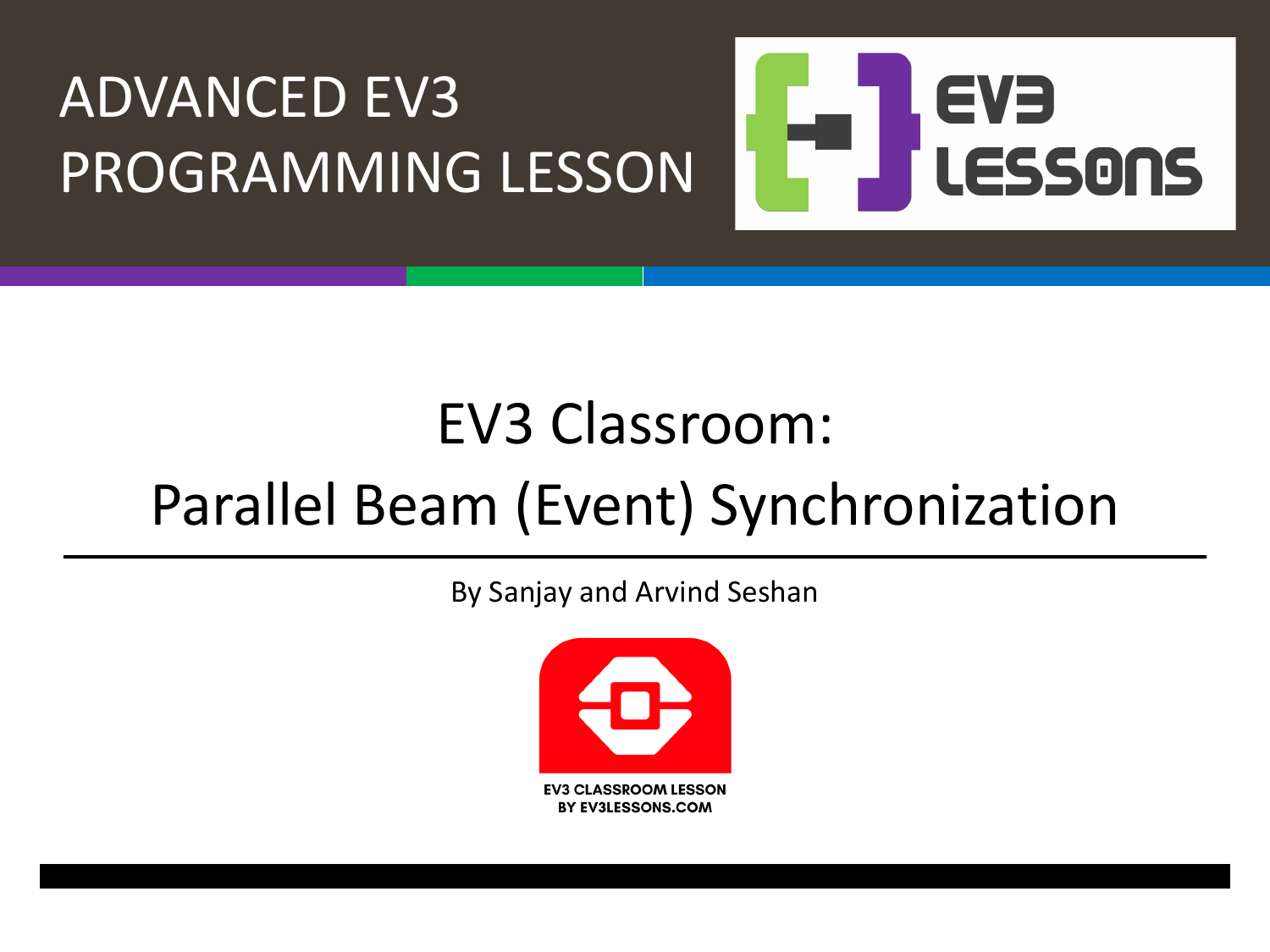## Lesson Objectives

- Understand what the "synch problem" is when you use events
- Learn techniques to to ensure that two events end before moving to the next block of code (Variables and Wait Blocks)

ì Prerequisites: Parallel Beams Lesson, Variables, Wait Blocks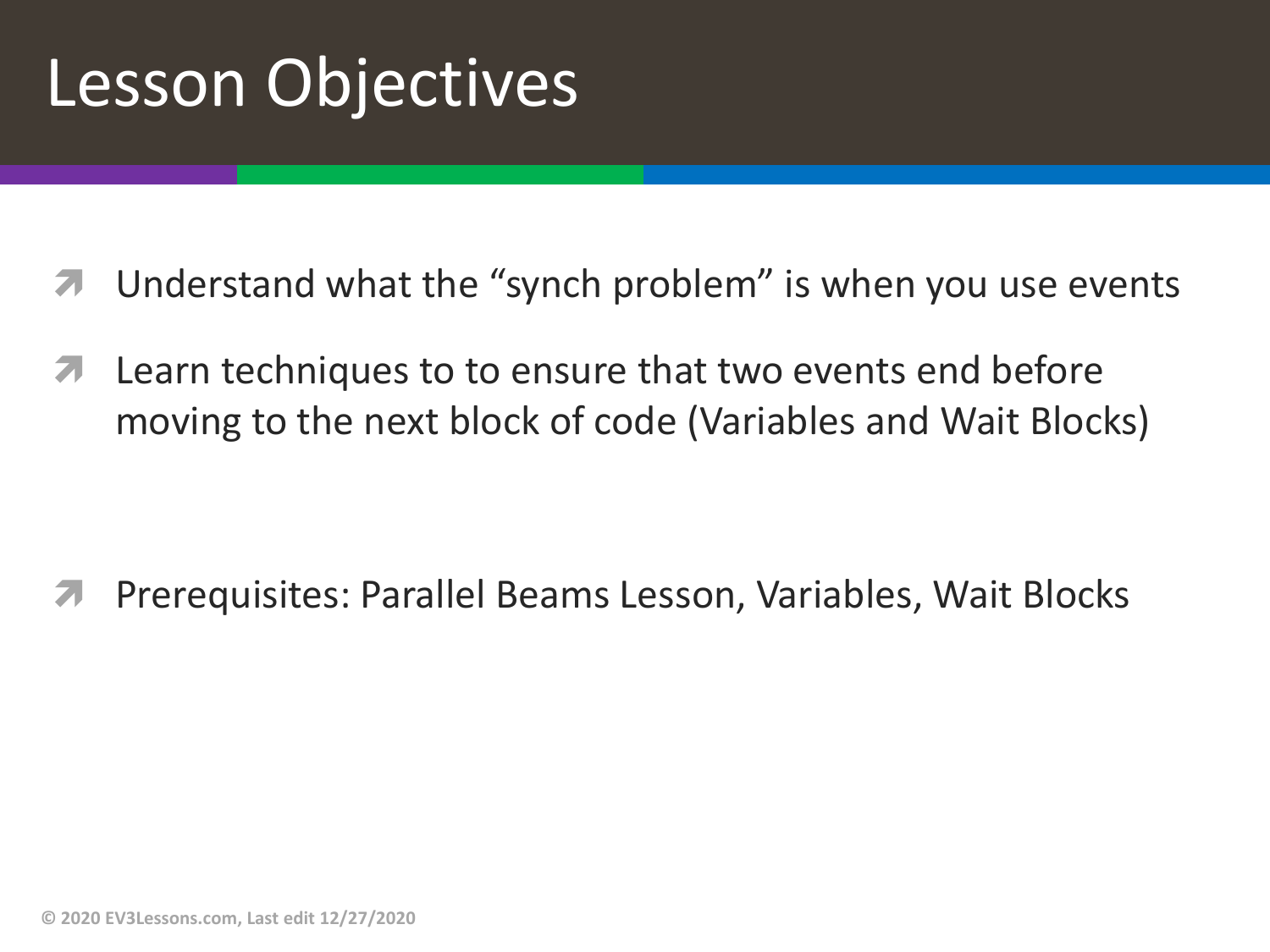# Using Events Inside Programs

- Events are great for doing two things at the same time
	- $\lambda$  Often want to do something after you complete the event
	- $\lambda$  Hard to tell which event will finish first (called the "synch problem")
- *i* Need to synchronize the events to make sure that blocks execute when you expect them to In the picture below, will the turn start after motor A is done or before? Answer: You do not know





**© 2020 EV3Lessons.com, Last edit 12/27/2020**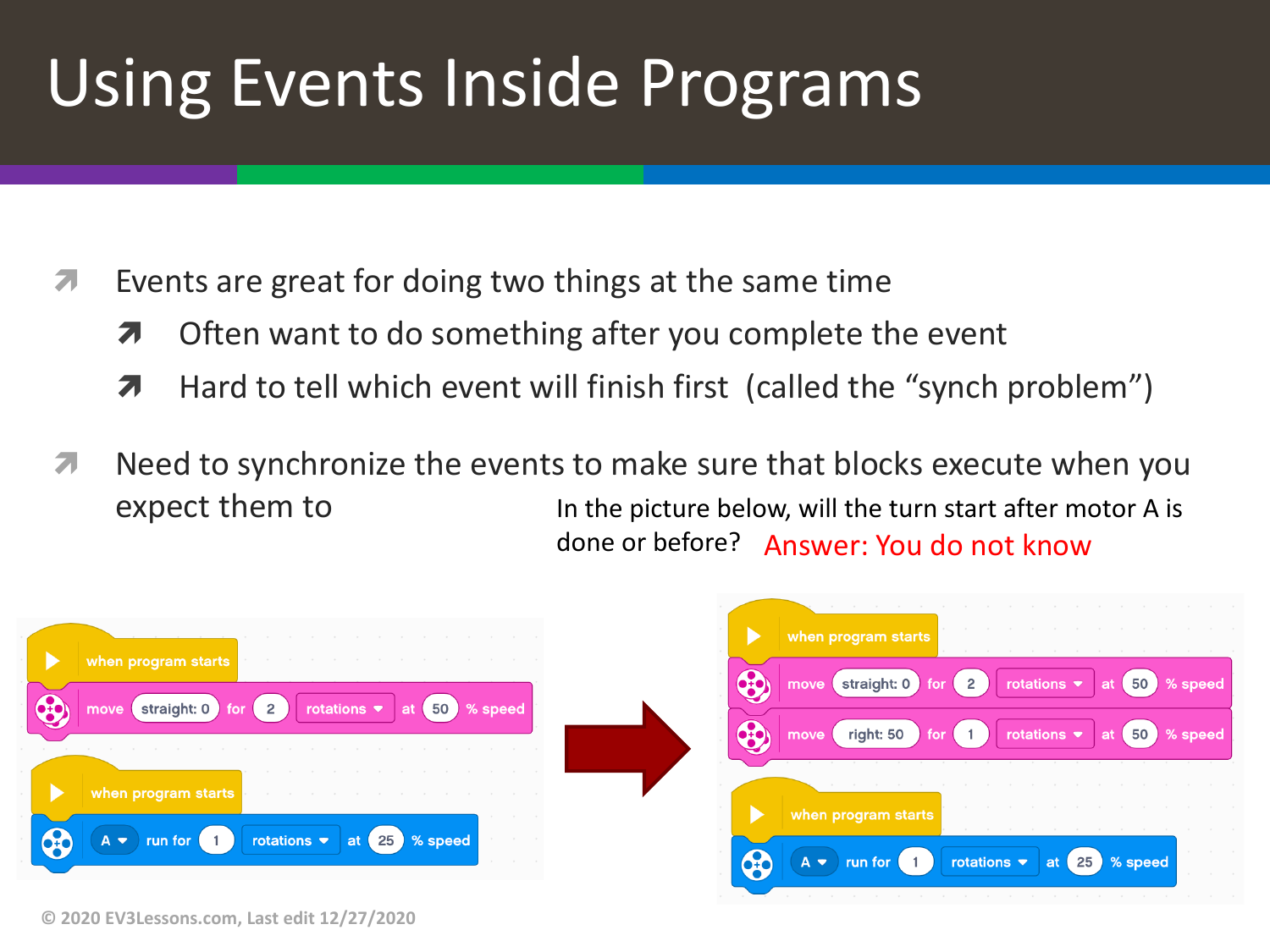# Ensure That Both Beams Finished

- $\lambda$  In this example, we want both the 2 rotation move and the motor A move to finish before the 360 degree move steering (the turn)
- $\lambda$  In the EV3-G software, we gave several solution to fixing this problem including variables, data wires, loops, and My Blocks.
- $\lambda$  However, only the variable solution will work in the EV3 Classroom software and it will need to be altered to work.

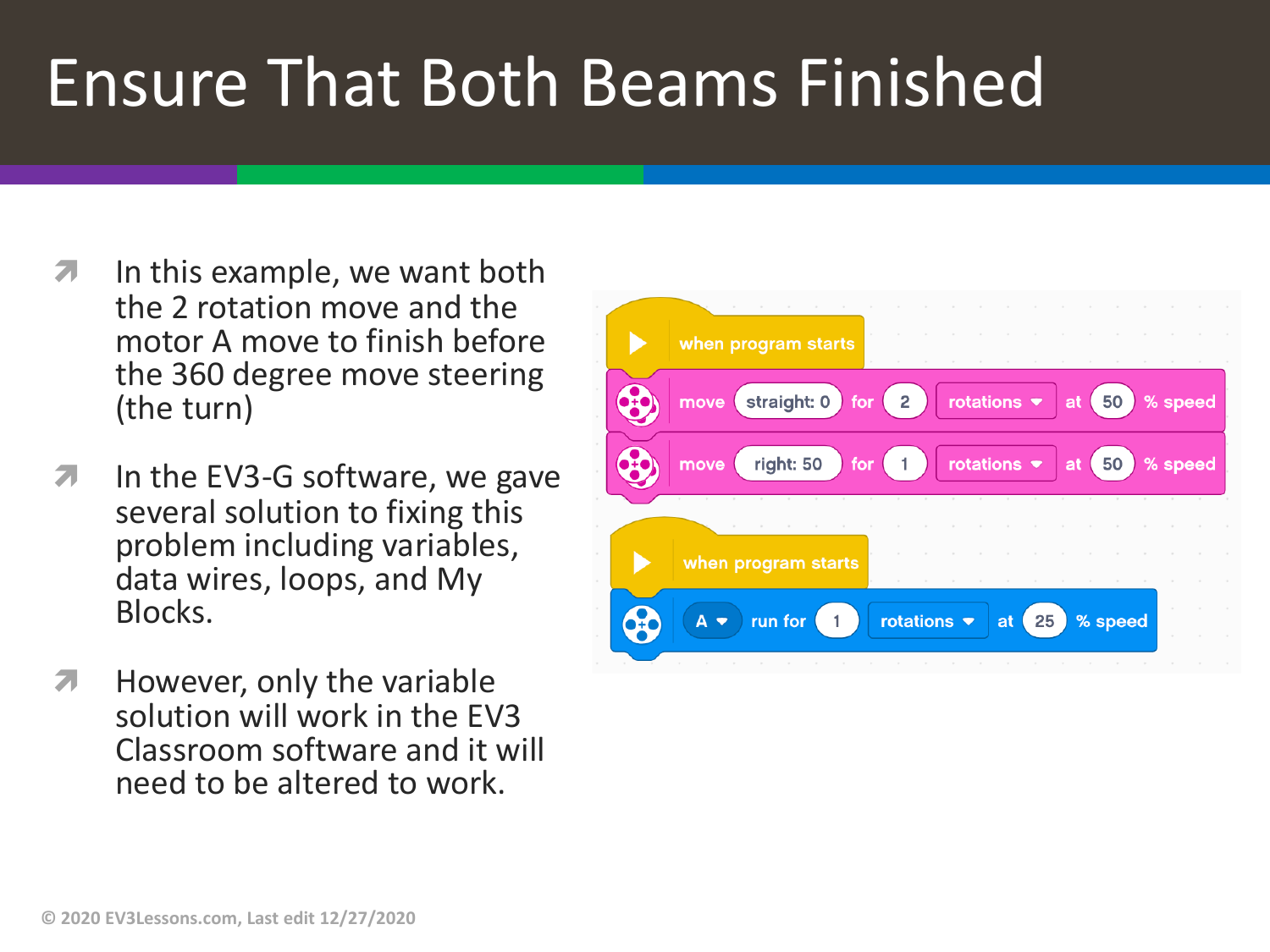# Use Variables To Synchronize

|            | .<br>.<br>when program starts<br>the contract of the contract of<br>the contract of the contract of the contract of the contract of the contract of the contract of the contract of | .<br>the contract of the contract of the contract of the contract of the contract of the contract of the contract of<br>when program starts<br>$\alpha$ and $\alpha$ and $\alpha$ and $\alpha$ and $\alpha$ and $\alpha$ and $\alpha$ and $\alpha$ and $\alpha$ and $\alpha$ |                            |  |                               |  |  |  |  |  |                                                                                                                                                                                                                                |  |
|------------|-------------------------------------------------------------------------------------------------------------------------------------------------------------------------------------|------------------------------------------------------------------------------------------------------------------------------------------------------------------------------------------------------------------------------------------------------------------------------|----------------------------|--|-------------------------------|--|--|--|--|--|--------------------------------------------------------------------------------------------------------------------------------------------------------------------------------------------------------------------------------|--|
| set        | check $\bullet$<br>$\cdot$ 0 $\sim$<br>the contract of the contract of the contract of the contract of the contract of the contract of the contract of                              | 60                                                                                                                                                                                                                                                                           |                            |  | $A \bullet$ run for $\bullet$ |  |  |  |  |  | notations ● at 25 % speed                                                                                                                                                                                                      |  |
| E          | rotations $\bullet$ at $\left(50\right)$ % speed<br>straight: 0<br>for $\left(2\right)$<br>move                                                                                     | set                                                                                                                                                                                                                                                                          | check $\blacktriangledown$ |  | $\mathsf{to}$ 1               |  |  |  |  |  | and the company of the company of the company of the company of the company of the company of the company of the company of the company of the company of the company of the company of the company of the company of the comp |  |
| wait until | check $=$ (1)                                                                                                                                                                       |                                                                                                                                                                                                                                                                              |                            |  | .                             |  |  |  |  |  | .                                                                                                                                                                                                                              |  |
| e e        | right: 50<br>move<br>for $($<br>the contract of the contract of the contract of the contract of the contract of the contract of the contract of                                     |                                                                                                                                                                                                                                                                              |                            |  |                               |  |  |  |  |  | .                                                                                                                                                                                                                              |  |

- 1. Set variable "check" to a number that is not 1
- 2. Move straight for 2 rotations
- 3. Wait for second event to finish by waiting for "check" to be set to 1
- 4. Turn right for 1 rotation
- 1. Turn Motor A 1 rotation
- 2. Set check to 1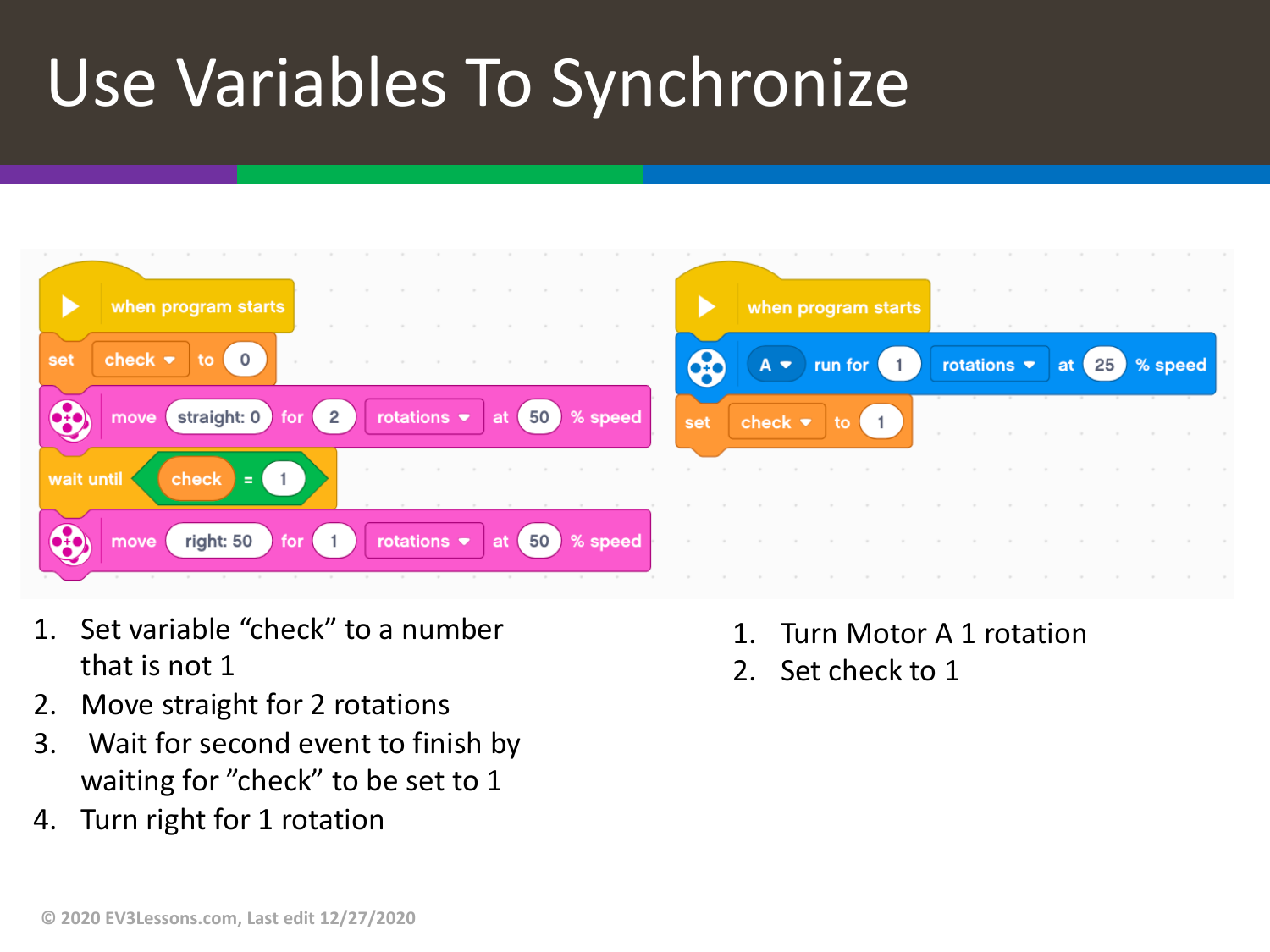# Challenge: Squaring on a Line

- Synchronization is critical for aligning on a line using events
- As a challenge, complete the Squaring on Line lesson.
- Note: You must ensure that both events in an align are completed before moving onto the next block
	- **7** Otherwise, the robot will not be straight on a line

#### This example is from the Squaring on a Line Lesson

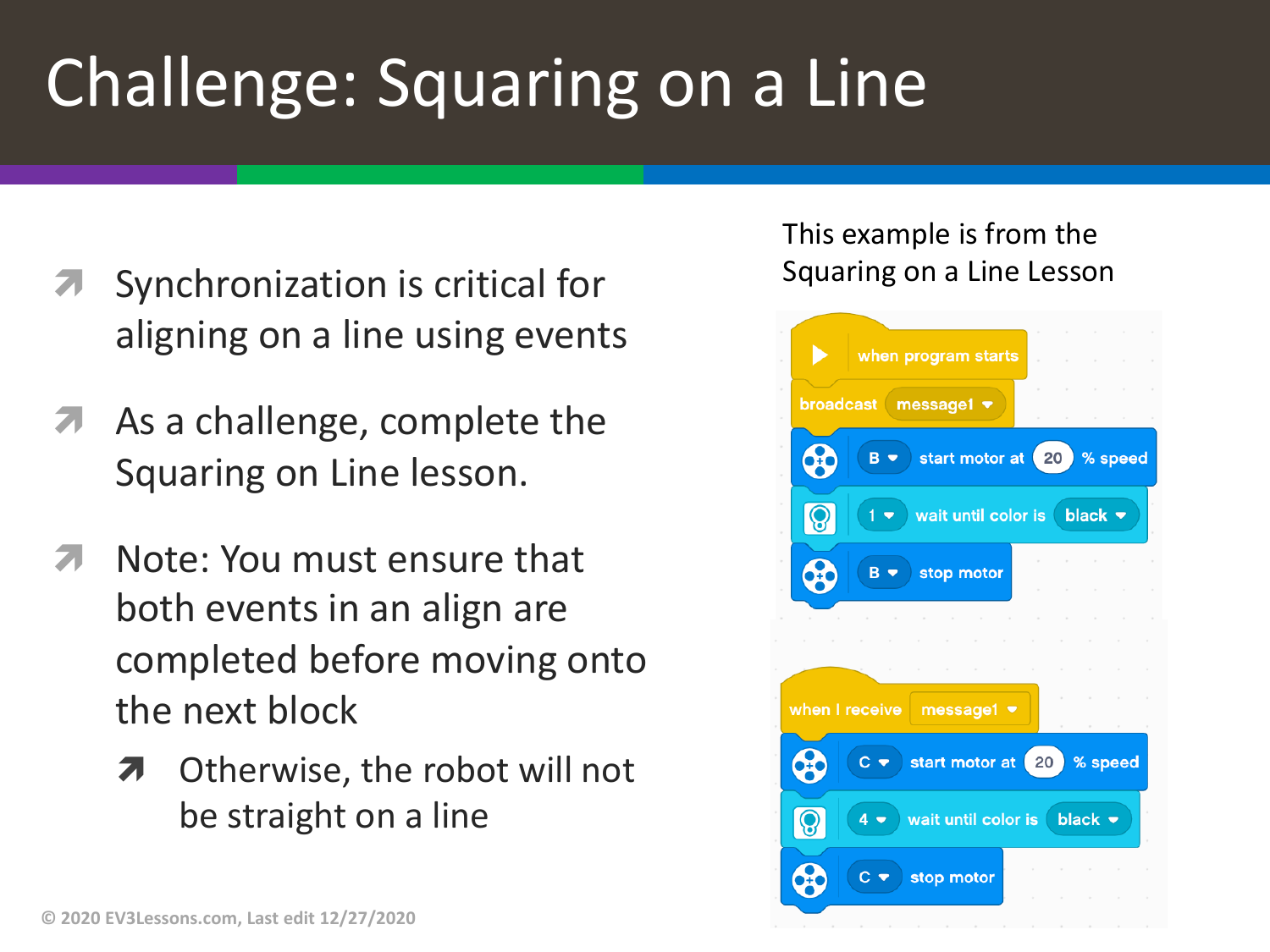## Discussion Guide

### 1. What is the "sync problem"?

Ans. When you write code with multiple events, you are not certain when the two events will complete. You don't know if one event might finish before the other.

### 2. How can this be solved?

Ans. The problem of synchronization can be solved by using Wait Until Blocks and Variables. The second event will set a variable to a specific value at its end and the first event will wait for that value to be set.